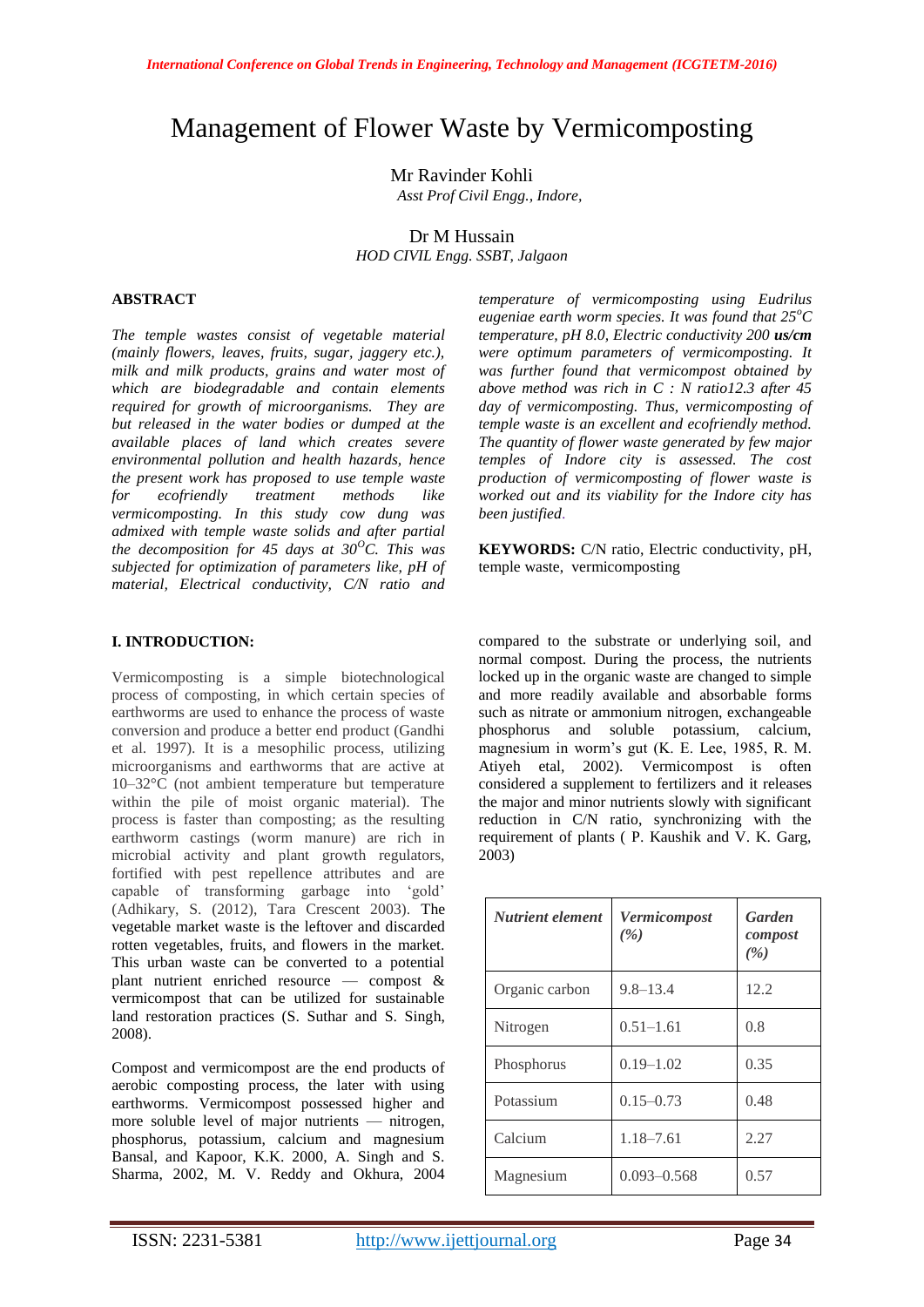| International Conference on Global Trends in Engineering, Technology and Management (ICGTETM-2016) |  |  |  |
|----------------------------------------------------------------------------------------------------|--|--|--|
|                                                                                                    |  |  |  |

| Sodium    | $0.058 - 0.158$   | < 0.01 |
|-----------|-------------------|--------|
| Zinc      | $0.0042 - 0.110$  | 0.0012 |
| Copper    | $0.0026 - 0.0048$ | 0.0017 |
| Iron      | $0.2050 - 1.3313$ | 1.1690 |
| Manganese | $0.0105 - 0.2038$ | 0.0414 |

# **Table1**: **Nutrient composition of vermicompost and garden compost.**

# **Reduction in soil C:N ratio**

Vermicomposting converts household waste into compost within 30 days, reduces the C:N ratio and retains more N than the traditional methods of preparing composts (Gandhi et al. 1997). The C:N ratio of the unprocessed olive cake, vermicomposted olive cake and manure were 42, 29 and 11, respectively. Both the unprocessed olive cake and vermicomposted olive cake immobilized soil N throughout the study duration of 91 days. Cattle manure mineralized an appreciable amount of N during the study. The prolonged immobilization of soil N by the vermicomposted olive cake was attributed to the C: N ratio of 29 and to the recalcitrant nature of its C and N composition. The results suggest that for use of vermicomposted dry olive cake as an organic soil amendment, the management of vermicomposting process should be so adjusted as to ensure more favorable N mineralization immobilization (Thompson and Nogales 1999).

The main aim of the present investigation was to know the extent to which flower waste is vermicomposted in order to maximize the potentials of the processes. Earlier, Graziano and Casalicchio have proposed a combination of aerobic composting and vermicomposting to enhance the value of the final products. Frederickson and Knight have showed that vermiculture and anaerobic systems can be combined to enhance organic matter stabilisation. The benefits of a combined system to process urban green waste could include effective sanitization and pathogen control due to an initial brief period of thermophilic composting, enhanced rates of stabilization, plus the production of earthworms and vermicompost J. Frederickson, 1997.

Vermicomposting appears to be a technological option for treatment and disposal of organic solid component of MSW. Decentralization of solid waste collection might lead to economically viable and probably profitable vermicomposting of MSW. Efforts in this direction appear to have been already introduced in towns like Sangmaner and Shrirampur, which have chosen this option through private participation.

## **Methods and Materials:**

Vermicomposting is one of the eco friendly technologies for flower waste management, since it outstrip the problem of organic waste disposal and also alleviates the odor problem. Vermicomposting cleans the environment and also provides remunerative organic manure. Hence awareness should be created among flower growers, sellers, consumers and waste handling persons to adopt vermicomposting in a large scale to have clean environment.

**Portable HDPE Vermi Beds** are unique and latest technology concept for Earthworm Farming as seen in fig Some of its features are as follows :

- \* It very Portable.
- \* Light Weight.
- \* Low Cost benefit.
- \* High Mobility.
- \* Easy Instalation.
- \* Durable, long lasting, waterproof
- \* Available in size 3600 x 1200 x 600mm (LxWxH)
- \* U.V. Stabilized.
- \* Flexible and economical.
- \* Easy to handle and install.

#### **Selection of Area:**

- Area selected must have dimensions 6ft \* 15ft, the area must be made even and elevated with a slope of  $4$ " to  $6$ " towards the drain so as to allow the liquid produced by earthworm to accumulate in pit. Sharp stones should also be removed to prevent the bed from being damaged. In the present study $\rightarrow$
- FOR FLOWER waste vermi-composting, flower waste and cow dung are mixed in equal quantity(5kg each).
- Alternate two layers of 6" each of farm waste, floral waste, cow dung are placed over one another.
- About 200 of earthworms will be introduced into partially digested material kept in a vermibed and moisture level is maintained at 60 per cent.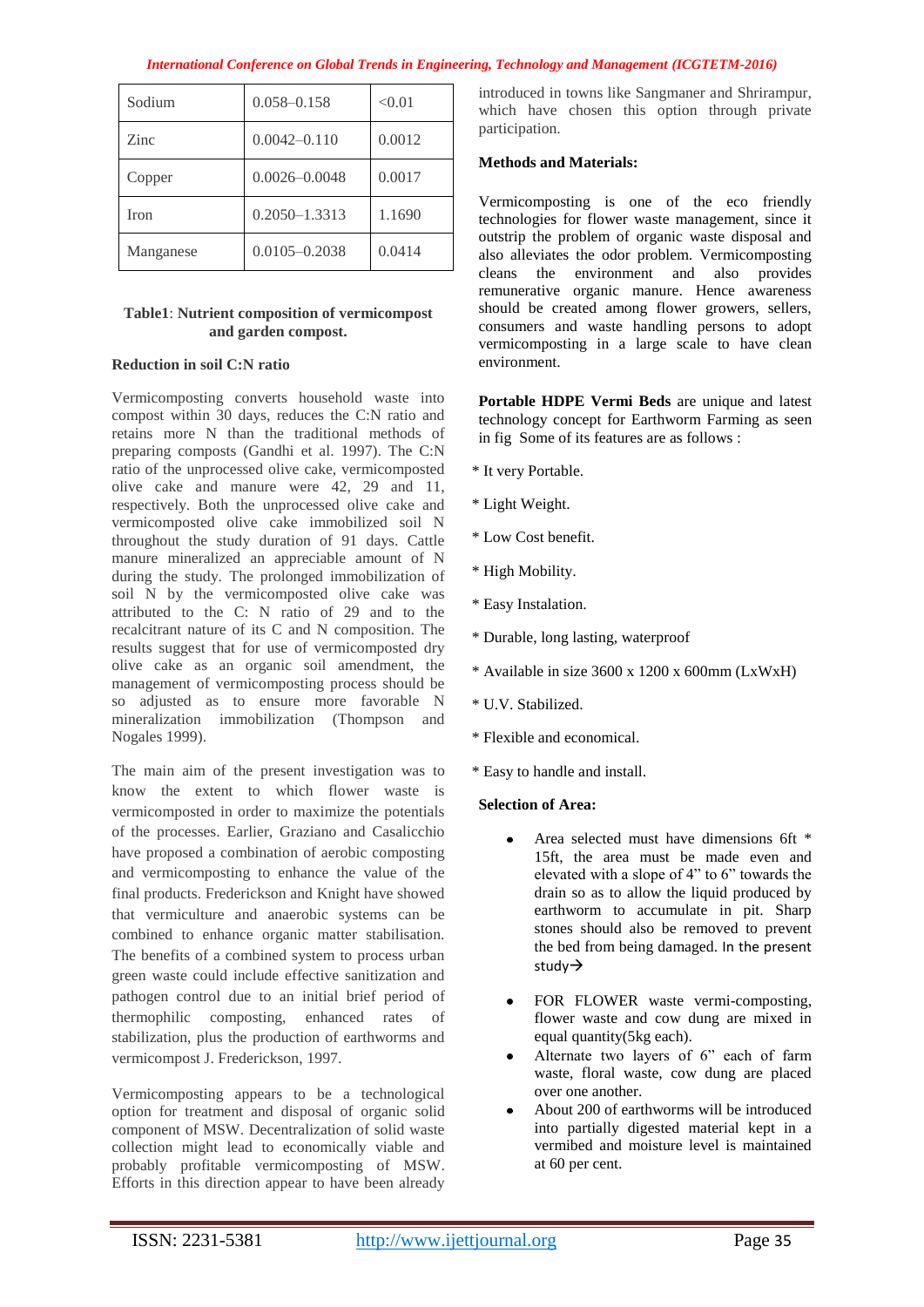## *International Conference on Global Trends in Engineering, Technology and Management (ICGTETM-2016)*

- Watering is done till the contents heat is satisfactorily removed that is around 2 days.
- After the 45th day, when the composting process is over the worms weight increased by 85 %. The amount of finished vermicompost obtained is 2.57 kg.
- Vermiwash produced is collected in the container.
- Vermiwash diluted with water is sprayed on plants as anti fungous nutritious effective.



### **Figure-1: Portable HDPE Vermi Bed Side View**

nitrification process by nitrifying bacteria, Eklind Y. and Kirchmann H, (2000). The great reduction in pH level for monoculture suggests the greater mineralization rate in it.

# **Electrical conductivity (EC):**

Increment in EC was observed 15th day of the composting. With the increase in time EC was observed to be reduced on 35th and 45th day of composting as shown in table 2. The increase in EC might have been due to release of different mineral salts in available forms. As the composting process further progressed the available salts were converted into insoluble salts which may be the reason for the reduction of EC at the latter stage. But as composting progressed, significant variation was observed on 30th and 45th days of sampling .

| <b>No. Of Days</b> | Electrical<br>conductivity (EC)<br>$(5\%$ soln.) us / cm |
|--------------------|----------------------------------------------------------|
|                    | 71                                                       |
| $15^{\text{th}}$   | 91                                                       |
| $25^{\text{th}}$   | 535                                                      |
| $35^{\text{th}}$   | 430                                                      |
| $45^{\text{th}}$   | 200                                                      |

**Table 3: Electric Conductivity (EC)**

# **Total C: N Ratio:**

In this study C: N ratio decreased significantly from their respective initial level The level of reduction and the corresponding C/N value is presented in Table. Suthar reported 62.7% reduction of C/N ratio in vermicomposting domestic waste ratio is also an indicative of

# **Result and Discussion**

The processes of vermicomposting were carried out for a period of 45 days. The temperature and moisture content were maintained by sprinkling adequate quantity of water at frequent intervals. The harvesting of vermicompost was done and pH, total C: N ratio and Electric conductivity were calculated after 45 days, at the end of the experiment. The pH and EC of samples were recorded by a digital pH meter and conductivity meter, respectively.

# **pH:**

The changes in pH were noted by digital pH meter. The sample was mixed in distill water and alkanity was measured, it was found that pH from the initial alkaline (8.90) to a more neutral condition was observed for all the beds as shown in table 2. pH reduced during the vermicomposting period. . On analyzing the results it was found that the pH value varied on 0 day 15th, 25 th 35th and 45 th days of vermicomposting period.

| No. of Days      | pH Value |
|------------------|----------|
| 0 Day            | 8.9      |
| $15^{th}$        | 8.53     |
| $25^{\text{th}}$ | 8.06     |
| 35 <sub>th</sub> | 7.9      |
| 45 th            | 7.53     |

### **e2: pH value of Soil**

The decrease in pH from 8.9 to 7.53 i.e. from alkaline to nearly neutral, during 45 days. It might have caused by the volatilization of ammonical nitrogen and H+ released due to microbial

**Tabl**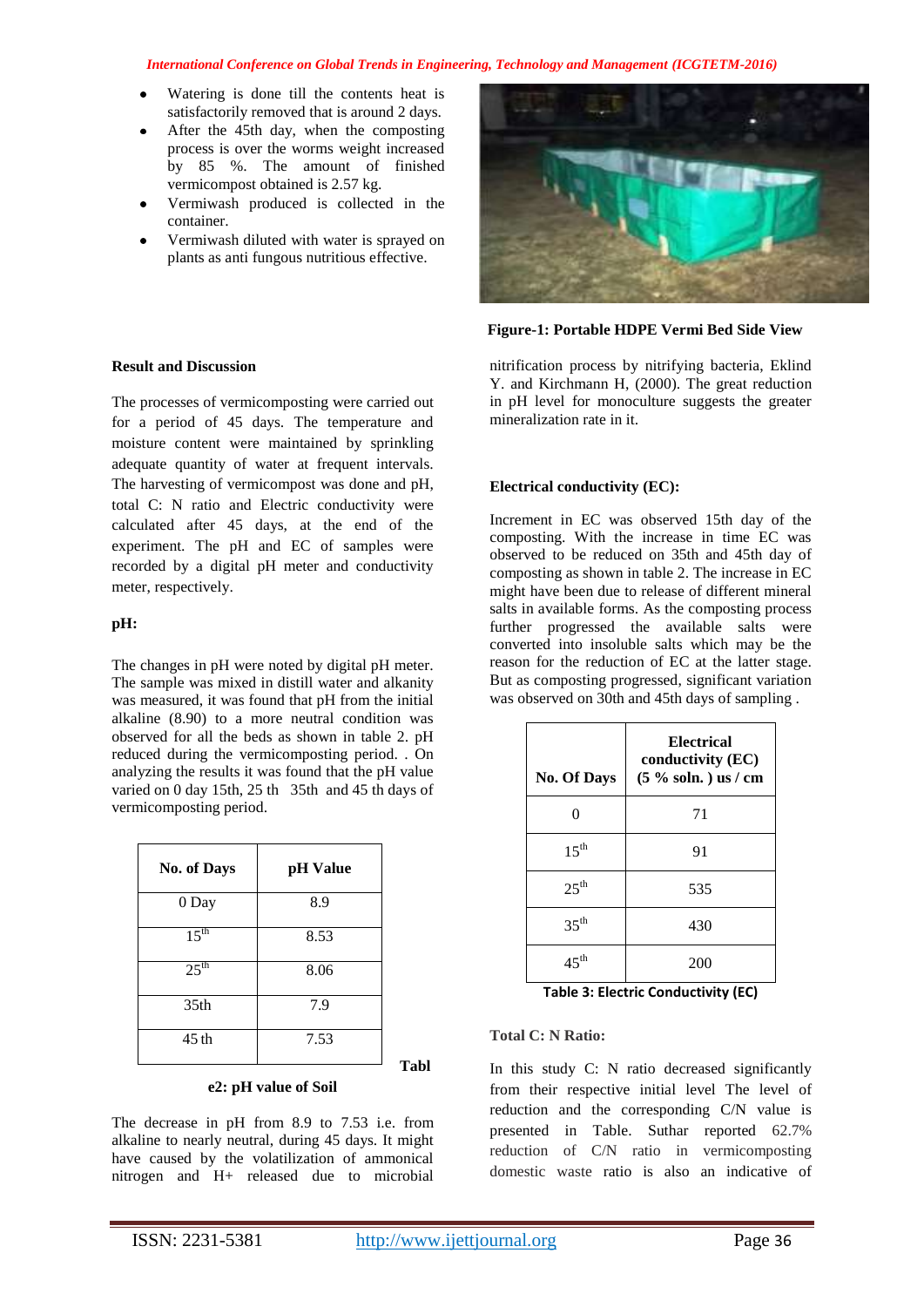#### *International Conference on Global Trends in Engineering, Technology and Management (ICGTETM-2016)*

acceptable maturity of compost. The C/N ratio of the substrate material reflects the organic waste mineralization and stabilization during the process of composting or vermicomposting. Higher C/N ratio indicates slow degradation of substrate, and the lower the C/N ratio, the higher is the efficiency level of mineralization by the species. Lower C/N ratio in vermicompost produced by E. eugeniae implied that this species enhanced the organic matter mineralization more efficiently F. M. C. Morais and C. A. C. Queda . The C/N ratio of the substrate material reflects the organic waste mineralization and stabilization during the process of composting or vermicomposting. Higher C/N ratio indicates slow degradation of substrate, R. T. Haug and the lower the C/N ratio, the higher is the efficiency level of mineralization by the species. Lower C/N ratio in vermicompost produced by *E.eugeniae* implied that this species enhanced the organic matter mineralization more efficiently. The loss of carbon through microbial respiration and mineralization and simultaneous addition of nitrogen by worms in the form of mucus and nitrogenous excretory material lowered the C/N ratio of the substrate, M. C. Dash and B. K. Senapati; S. C. Talashilkar etal; The carbon content present in the organics was utilized as source of energy for earthworms and simultaneously, the Nitrogen is being recycled in the compost. But the C/N ratio is depends upon the quality of raw organic waste used B.D.PUNDE, R.A.GANORKAR,2012. Present study shows the decrease in C: N ratio as seen in table below.

| <b>No. of Days</b> | <b>C: N Ratio</b> |
|--------------------|-------------------|
| 0                  | 20.5              |
| $15^{\rm th}$      | 19.75             |
| $25^{\text{th}}$   | 17.1              |
| $35^{\text{th}}$   | 16.32             |
| $45^{\text{th}}$   | 12.3              |

**Table 4: C: N Ratio.**

### **Cost estimation:**

HDPE vermibed Rs 1000 requires 24sq. ft only a unit of 4 beds require 100 sq. ft only with space margins in between of 1.5 ft each. Floral waste from temples can be collected cost free in the rags. Cow dung waste and waste leaves are available at very nominal rates i.e 200 – 300 / quintal. 4 tons Vermicompost can be prepared within 45 - 50 days with production cost of Rs. 25000 – Rs. 30,000 only. A tractor trolley can carry 5 tons at a time which is quite cost effective.

#### **Conclusion:**

The results obtained prove the potential of vermitechnology for degradation of flower waste amended with cattle manure. The earthworms have enriched the end product with high carbon nitrogen profile as confirmed by many fold increases in C/N. *Eudrilus eugeniae* is suitable vermiculture for vermicomposting of organic solid waste. *Eudrilus eugeniae* doesn't require soil for habitation, provision of a sustainable environment in the soil by amending with good quality organic soil additives enhances the water holding capacity and nutrient supplying capacity of soil. Tetra vermin bed is estimated that around 6 metric ton, 100 kg of vermiculture is generated in one year. Provision of vermiwash which is highly nutritious and 80 – 100 lts of it is produced per year. First yield from vermiculture after 45 days of installation and around I ton of it is produced which is useful in generating the profits. Thus looking to the production, rate, and income it is noted that HDPE Vermibed is easy to use rate is quite lower than the other bed, and moreover income is sufficiently suffice for the farmers to conduct and purchase the vermicompost.

#### **References:**

- 1) A. Singh and S. Sharma, "Composting of a r crop residue through treatment with microorganisms and subsequent vermicomposting," Bioresource Technology, vol. 85, no. 2, pp. 107–111, 2002
- 2) Adhikary, S. (2012) Vermicompost, the story o of organic gold: A review. *Agricultural Sciences*, **3**,905-917 doi:10.4236/as.2012.37110.
- 3) B.D.Punde, R.A.Ganorkar, 2012, Vermicomposting-Recycling Waste Into Valuable Organic Fertilizer International Journal of Engineering Research and Applications (IJERA) ISSN: 2248-9622 www.ijera.com Vol. 2, Issue 3, May-Jun pp.2342-2347
- 4) Bansal, and Kapoor, K.K. (2000): Vermicomposting of Crop Residues and Cattle Dung with Eisenia Foetida. *Biores Technol* 73  $(2)$ : 95 - 98
- 5) Eklind Y. and Kirchmann H., Composting and storage of organic household waste with different litter amendments, II: Nitrogen turnover and losses, Bioresour. Technol., 74, 125-133 (2000).
- 6) F. M. C. Morais and C. A. C. Queda, "Study of storage influence on evolution of stability and maturity properties of MSW composts," in Proceedings of the 4th International Conference of ORBIT Association on Biological Processing of Organics: Advances for a Sustainable Society, Perth, Australia, May 2003.
- 7) Gandhi M, Sangwan V, Kapoor KK and Dilbaghi N. 1997. Composting of household wastes with and without earthworms. Environment and Ecology 15(2):432–434.
- 8) J. Frederickson, K. R. Butt, R. M. Morris, and C. Daniel, "Combining vermiculture with traditional green waste composting systems," Soil *Biology and Biochemistry*, vol. 29, no. 3 – 4, pp. 725 – 730, 1997.
- 9) Jadhav AD, Talashilkar SC and Pawar AG**.** 1997. Influence of the conjunctive use of FYM, vermicompost and urea on growth and nutrient uptake in rice. Journal of Maharashtra Agricultural Universities 22(2):249–250.
- 10) M. C. Dash and B. K. Senapati, "Vermitechnology, an option for organic wastes management in India," in Verms and Vermicomposting, M. C. Dash, B. K. Senapati, and P. C. Mishra, Eds., pp. 157–172, Sambalpur University, Sambalpur, Orissa, India, 1986.